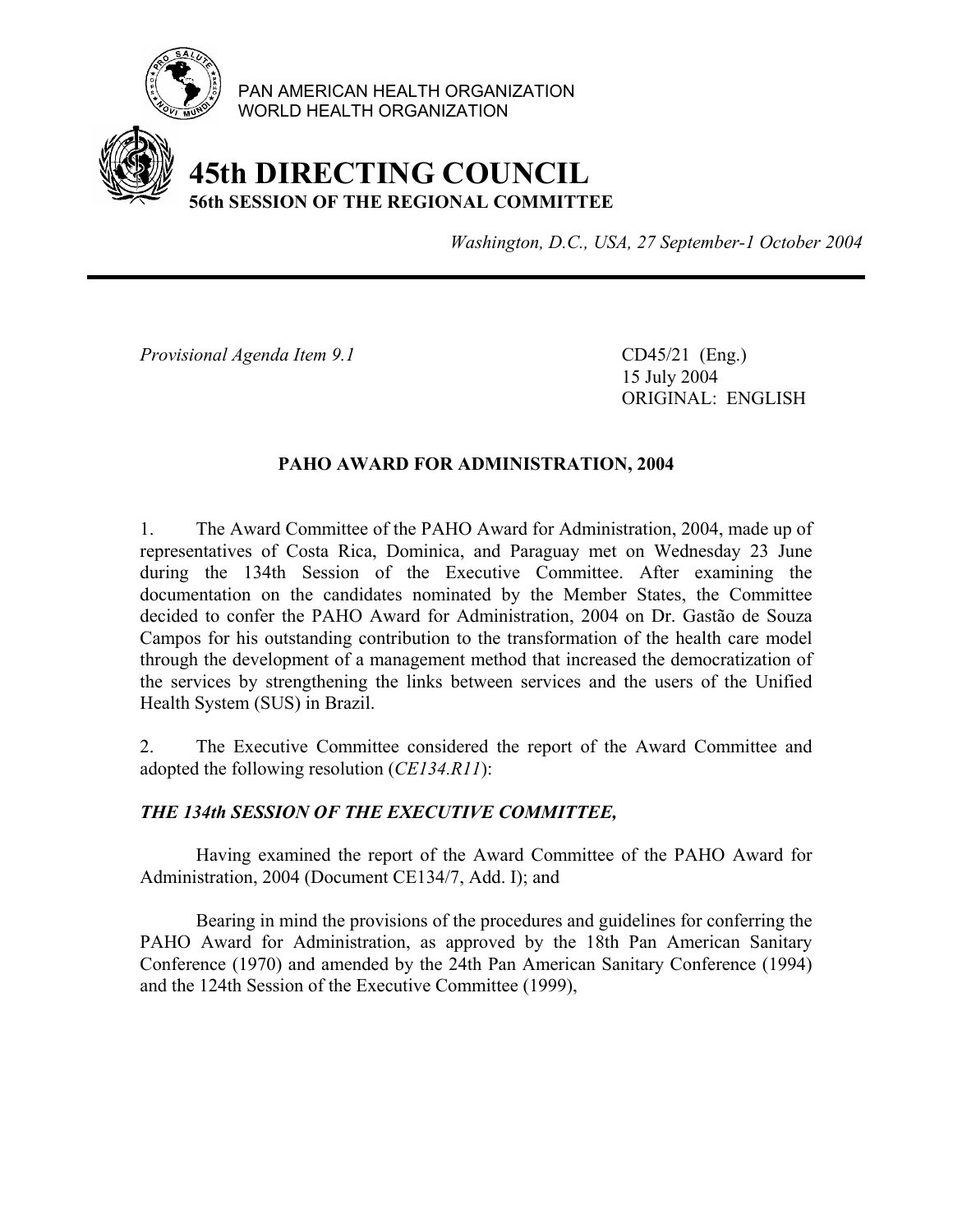CD45/21 (Eng.) Page 2

### *RESOLVES:*

1. To note the decision of the Award Committee to confer the PAHO Award for Administration, 2004, on Dr. Gastão de Souza Campos for his outstanding contribution to the transformation of the health care model through the development of a management method that increased the democratization of the services by strengthening the links between services and the users of the Unified Health System (SUS) in Brazil.

2. To request the Executive Committee to review the requirements, conditions and procedures for the Award, considering the need to adapt to new and more diverse regional demands, including an active promotion at country level to identify candidates suitable to such challenges. This would require an active participation of ministries of health, research and academic institutions, as well a PAHO/WHO Country Representation.

3. To acknowledge the contributions of all the candidates, especially Dr. Ida Berenice Molina, from Honduras, and Dr. Edna Araceli López A., from Guatemala, for their outstanding work in improving the health conditions in their countries.

4. To transmit the report of the Award Committee of the PAHO Award for Administration, 2004 (Document CE134/7, Add. I), to the 45th Directing Council.

 The award will be conferred on Dr. Gastão de Souza Campos in a ceremony to be held during the 45th Directing Council.

Annex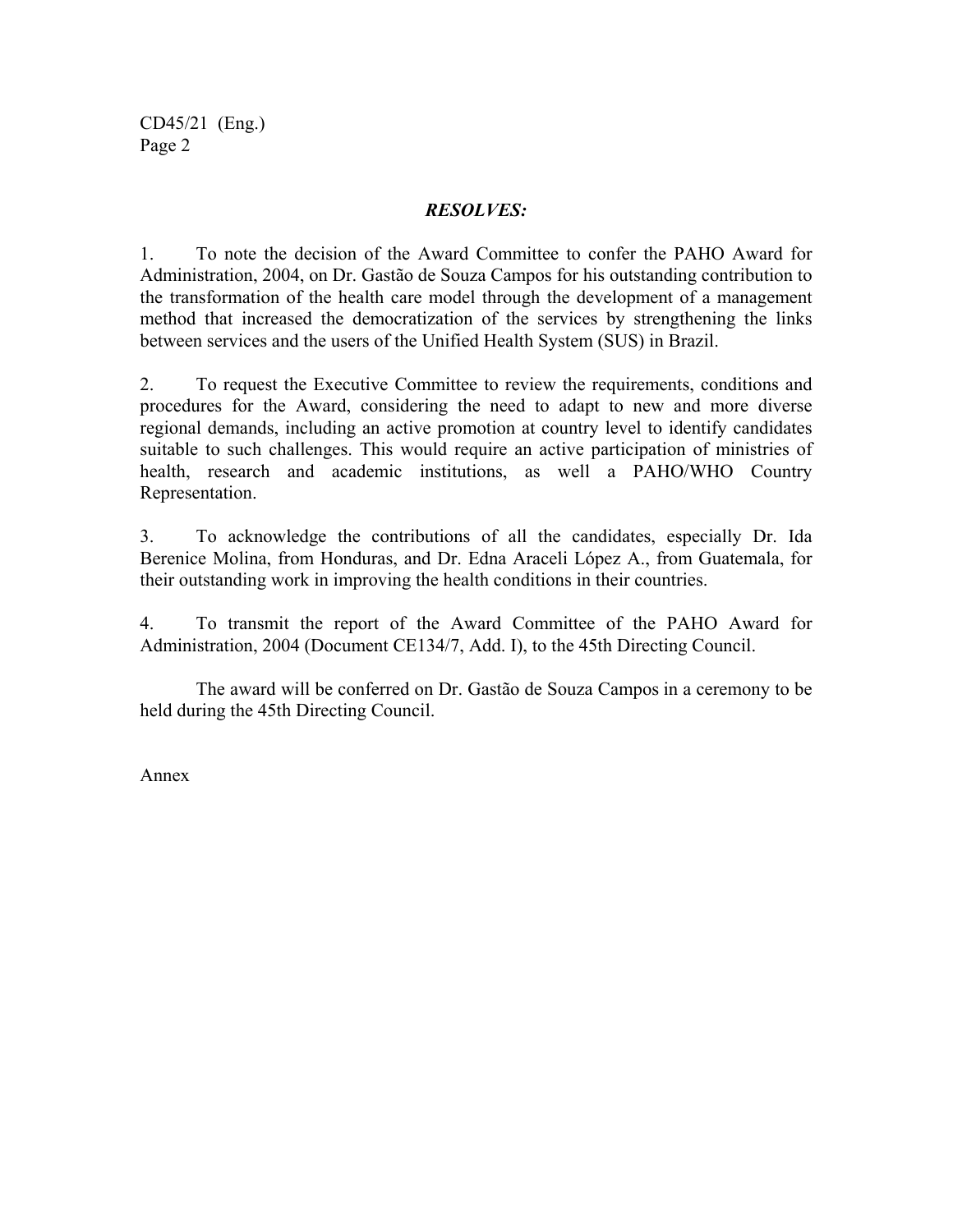

PAN AMERICAN HEALTH ORGANIZATION WORLD HEALTH ORGANIZATION

# **134th SESSION OF THE EXECUTIVE COMMITTEE**

*Washington, D.C., USA, 21-25 June 2004*

CD45/21 (Eng.) Annex

*Agenda Item 3.3* CE134/7, Add. I (Eng.) 23 June 2004 ORIGINAL: ENGLISH

### **REPORT OF THE AWARD COMMITTEE OF THE PAHO AWARD FOR ADMINISTRATION, 2004**

1. The Award Committee of the PAHO Award for Administration, 2004, is made up of Delegates of Costa Rica, Dominica, and Paraguay.

2. The Committee met on Wednesday, 23 June 2004, during the 134th Session of the Executive Committee and examined the information on the candidates nominated by the Member States, namely:

| <b>Name</b>                       | Country                  |
|-----------------------------------|--------------------------|
| Dr. Gastão Wagner de Souza Campos | <b>Brazil</b>            |
| Dr. Edna Araceli López Amado      | Guatemala                |
| Dr. Ida Berenice Molina           | Honduras                 |
| Ms. Georgina Cassaigne Arredondo  | Mexico                   |
| Dr. José Angel Montiel Mayorga    | Nicaragua                |
| Mr. Ed Sontag                     | United States of America |
|                                   |                          |

3. The Committee decided to confer the PAHO Award for Administration, 2004, on Dr. Gastão de Souza Campos for his outstanding contribution to the transformation of the health care model through the development of a management method that increased the democratization of the services by strengthening the links between services and the users of the Unified Health System (SUS) in Brazil.

4. The Committee recommends that the Executive Committee adopt the following resolution: